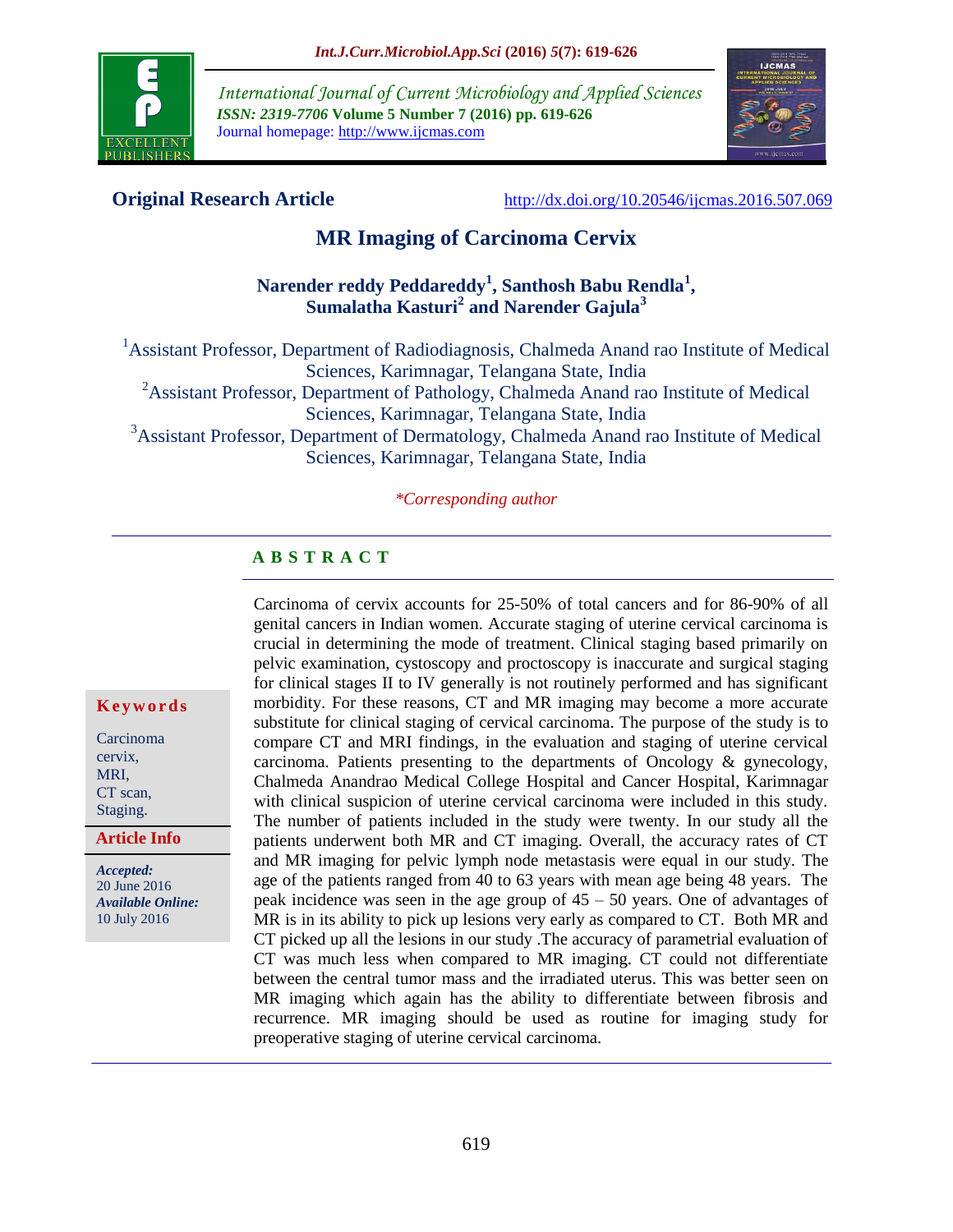# **Introduction**

The proverb that "Prevention is always better than cure" is absolutely valid for the disease of carcinoma of uterine cervix, which was a well known disease in India and Egypt even before the birth of Christ. The disease has gained great importance in last half of the  $20<sup>th</sup>$  century because of the availability of facilities of its early detection and treatment. Carcinoma of cervix is the second most common cancer in women worldwide today. In India, the annual incidence of carcinoma of cervix is estimated to be five lakh new cases per year. Carcinoma of cervix accounts for 25-50% of total cancers while for 86-90% of all genital cancers in Indian women (Parkin *et al*., 1990; Whelan *et al*., 1990). Uterine cervical carcinoma is one of the most frequent causes of death in women. Accurate staging of uterine cervical carcinoma is crucial in determining the mode of treatment.

There is a potential role for accurate noninvasive staging of cervical carcinoma. This is because clinical staging based primarily on pelvic examination, cystoscopy, and proctoscopy is inaccurate, and because surgical staging for clinical stages II to IV generally is not routinely performed and has significant morbidity. Up to 12% of patients with clinical stage I disease will have a planned hysterectomy aborted by intra operative findings, usually gross extension of pelvic disease or periaortic lymphadenopathy (Piver *et al*., 1975).

Patients treated with radiation therapy only, for example those with stage II and III, may be under stage or over stage, with effects on mortality (Fagundes *et al*., 1992). For these reasons, CT and MR imaging may become more accurate substitute for clinical staging of cervical carcinoma.

The purpose of the study is to compare CT and MRI findings, in the evaluation and staging of uterine cervical carcinoma with special emphasis on detection of earliest lesion, parametrial assessment, early vaginal and uterine invasion, urinary bladder and rectal invasion and post radiotherapy changes like fibrosis and recurrence.

# **Materials and Methods**

Patients presenting to the departments of Oncology & gynaecology, Chalmeda Anandrao Medical College Hospital and Cancer Hospital, Karimnagar with clinical suspicion of uterine cervical carcinoma were included in this study. The number of patients included in the study were twenty.

# **CT Techniques**

CT Images of the pelvis will be obtained on a Toshibha, Asteion TSX -021A Spiral CT unit. Matrix size of  $512 * 512$  and slice section of 10mm.

# **MR Imaging Technique**

MRI was performed on the 1.5 Tesla system (GE Healthcare) using a pelvic array coil for the pelvic scan and a torso phased-array coil for the paraaortic scan.

#### **Results and Discussion**

Patients presenting to the departments of Oncology & gynecology, Chalmeda Anandrao Medical College Hospital and Cancer Hospital, Karimnagar with clinical suspicion of uterine cervical carcinoma were included in this study. The number of patients included in the study were twenty. In our study all the patients underwent both MR and CT imaging.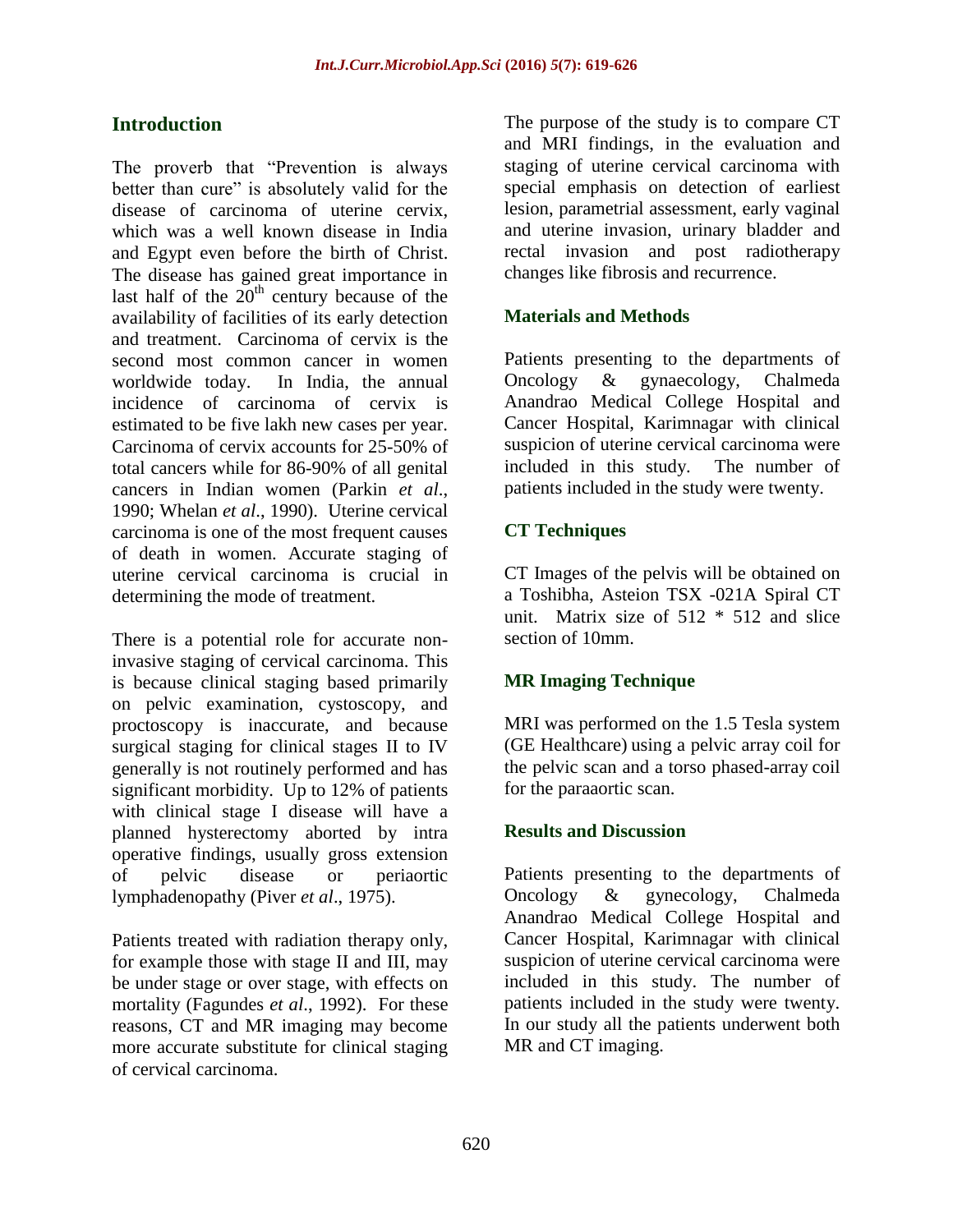From December 2007 to September 2009, twenty two patients diagnosed of cervical carcinoma were examined with both CT & MR imaging at our hospital. Uterine cervical carcinoma was diagnosed histologically in nineteen patients. The other three patients were previously diagnosed cases of carcinoma, out of which two had undergone hysterectomy and one had radiation therapy. They were referred with a suspicion of recurrence.

The ages of the patients ranged from 40 to 63 years (mean, 48 years) with peak incidence being in the age group of  $45 - 50$ years (Table-I). This data is agreed by most of the previous studies done earlier.

CT staging and MR staging were based on previously reported criteria (Table-II).

# **Tumor detection**

In our study tumor was visible in all the cases both on CT and MR images probably because the size of the tumor was big enough by the time of diagnosis. On T2 weighted images, twenty tumors showed higher signal intensity than did normal cervical stroma. On CT, tumors appeared isodense or mixed dense with the cervical stroma, and bulky cervix.

# **Parametrial evaluation**

In a study done by Vick *et al*., (1984) which included sixteen patients of newly diagnosed cases of cervical carcinoma, false positive cases of parametrial involvement was high on CT when the criteria of prominent parametrial strands were used as compared to the irregular lateral cervical margins and parametrial mass. The accuracy rate was only 58%. In another study conducted by Seung Hyup Kim *et al*., (1990) which included thirty patients diagnosed of uterine

cervical carcinoma, comparison of CT and MR findings were done. Twelve patients had parametrial involvement out of which MR had an accuracy of 92% as compared to 70% of CT. In our study parametrial involvement was seen in seven patients at CT, out of which three cases showed intact cervical stroma on MR and four patients showed parametrial involvement at MR imaging, suggesting three false-positive cases detected on CT (Table- III). This is a significant finding for the staging will be altered and so is the treatment.

# **Staging**

In a study conducted by Seung Hyup Kim *et al*., the overall accuracy in tumor staging was 63% for CT and 83% for MRI as compared to clinical staging. The downstaging rate was 10% and upstaging rate was 27% for CT. In another study done by Kim SH *et al*., (1993) in ninety nine patients of cervical carcinoma MRI was superior in over all staging with 77% accuracy as compared with 69% accuracy on CT. In our study which consisted of twenty two patients nine patients were staged as Stage IB, one case each of Stage IIA and Stage IIB, seven cases of Stage IVA and three cases of stage IVB. CT over-estimated the staging in four cases as compared to MRI by suggesting parametrial involvement in three cases and bladder involvement in another case, which on MR imaging were staged correctly due to the presence of the intact stromal ring and well preserved perivesical plane.

In three cases CT under staged the case because vaginal extension in one case, bladder extension in one case and rectal extension in another case was not detected. Vaginal extension was detected on MRI in the sagittal images involving the anterior wall of vagina. Rectal and bladder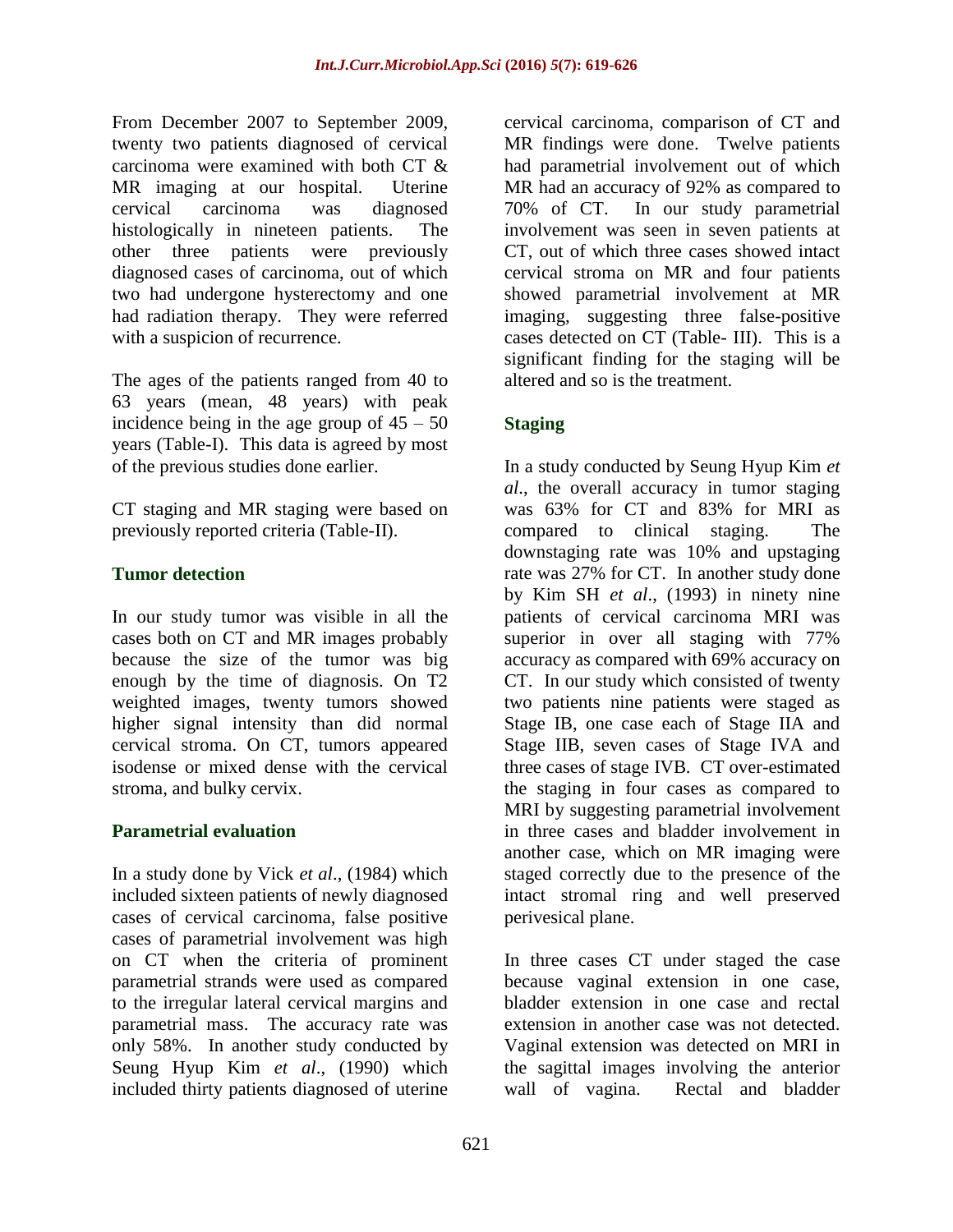involvement was detected on MR imaging by effacement of perirectal and periveiscal fat plane. Hence the downstaging percentage on CT was 18% and upstaging percentage was 13% which differs from the study done by Seung Hyup Kim et.al  $[6]$ probably because of comparison with clinical staging and also due to Stage I cases being more in their study. The accuracy of CT in staging of cervical carcinoma is only 72% in our study which is almost same compared with the study done by Kim SH *et al*., (1993).

## **Uterine evaluation**

In our study a total of eight cases of uterine extension were found in our study of which CT missed to pickedup in one case, which was visualised on MRI (Table-IV). In a study done by Mitchell DG, Synder B *et al*., (2006) in 208 patients biopsy proven invasive cervical carcinoma. They

concluded MRI is superior to CT for evaluating uterine body invasion.

## **Lymph node evaluation**

In our study only two case of pelvic lymph nodal involvement was seen and it was detected on both CT and MR imaging (Table-VIII). One more case of inguinal lymph node was seen and again it was detected on both CT and MR imaging. However, in previous studies done by James W Walsh and Dean R Goplerud (1981); Kim SH, *et al*., (1990); Togashi K, *et al*., (2006); Bellomi M, *et al*., (2005) the accuracy of detection of lymph node involvement by CT and MRI was almost same and probably because the size of the lymph node is taken as the criteria. Although detection will help in proper treatment planning the detection of lymph node involvement will not change the staging.

# **Table.1** Age Distribution of cervical carcinoma

| Age       | <b>No. of Patients</b> |
|-----------|------------------------|
| $40 - 45$ |                        |
| $46 - 50$ |                        |
| $51 - 55$ |                        |
| $56 - 60$ |                        |
| $61 - 65$ |                        |

Age distribution chart shows the average age of incidence of carcinoma cervix in this study was between 40 to 65 years with peak incidence between 46 to 50 years.

| <b>Stage</b> | <b>No. of Patients</b> |
|--------------|------------------------|
| Stage IB     |                        |
| Stage IIA    |                        |
| Stage IIB    |                        |
| Stage III    |                        |
| Stage IVA    |                        |
| Stage IVB    |                        |

#### **Table.2** Staging of carcinoma cervix

In this study most of the cases were of stage IB with stage IVA being the next common stage. Only one case each of Stage IIA and IIB were seen.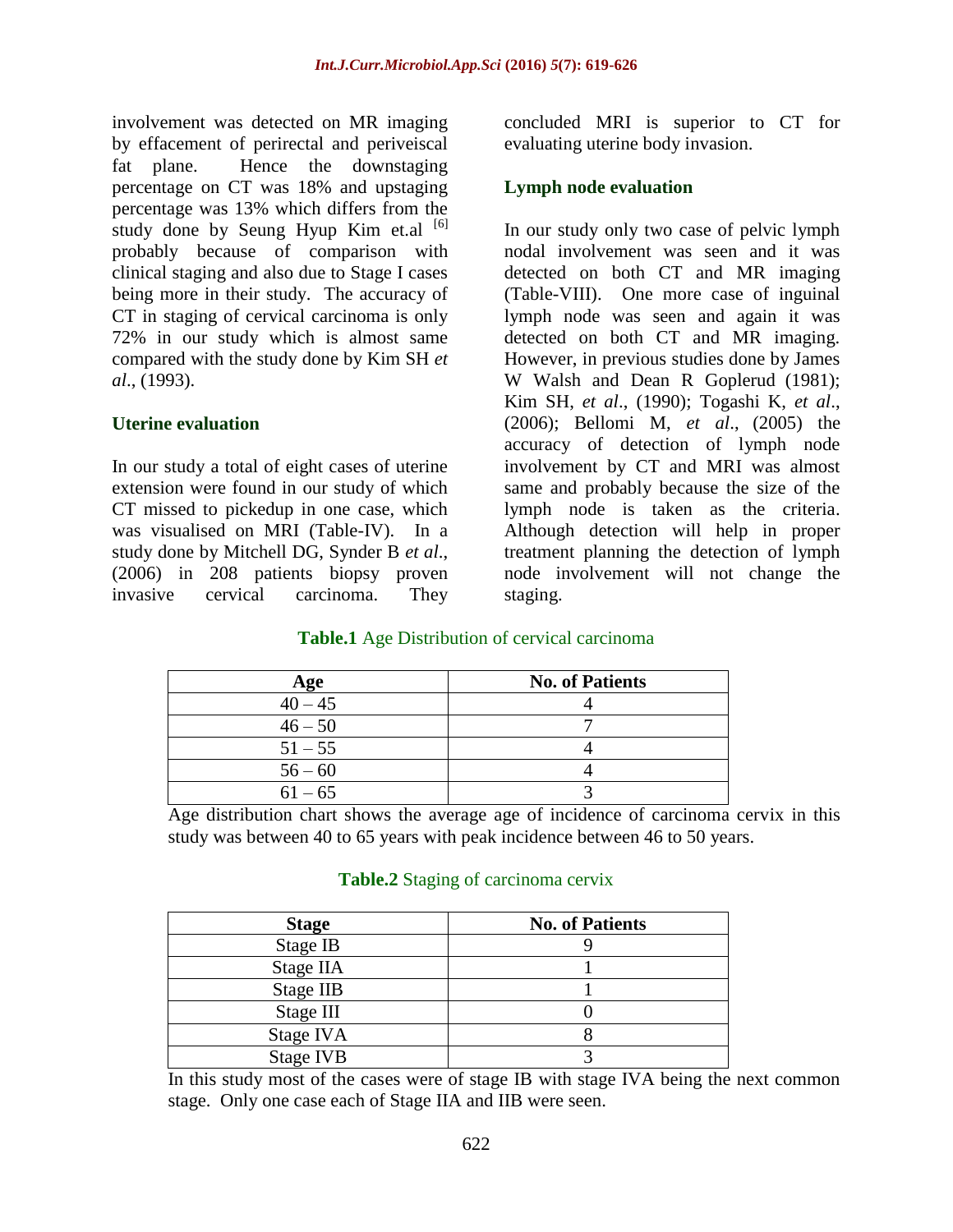#### *Int.J.Curr.Microbiol.App.Sci* **(2016)** *5***(7): 619-626**

### **Table.3** Detection of Uterine Extension

| No. of cases of          | No. of cases Detected by | No. of cases   |
|--------------------------|--------------------------|----------------|
| <b>Uterine Extension</b> | MRI                      | Detected by CT |
|                          |                          |                |

A Total of eight cases of uterine extension were found in our study of which CT scan missed to picked up one case, which was visualised on MRI

# **Table.4** Detection of Bladder Extension

| No of cases of           | No of cases Detected by | <b>No of cases Detected</b> |
|--------------------------|-------------------------|-----------------------------|
| <b>Bladder Extension</b> | MRI                     | by CT                       |
|                          |                         |                             |

A total of eight cases of bladder extension were found in this study with MRI picking up all the eight cases but CT missed one case.

## **Table.5** Detection of Rectal Extension

| <b>No of cases of Rectal</b> | No of cases Detected by | <b>No of cases Detected</b> |
|------------------------------|-------------------------|-----------------------------|
| <b>Extension</b>             | <b>MRI</b>              | by CT                       |
|                              |                         |                             |

Rectal extension was seen in four cases in this study which was detected by MRI but CT failed to detect in one case.

#### **Table.6** Detection of Parametrial Extension

| No. of cases of<br><b>Parametrial</b><br><b>Invasion</b> | No. of cases Detected by<br><b>MRI</b> | No of cases Detected by<br>CТ |                      |
|----------------------------------------------------------|----------------------------------------|-------------------------------|----------------------|
|                                                          |                                        | <b>False</b><br>positives     | <b>True</b><br>cases |
|                                                          |                                        |                               |                      |

 In this study a total of four cases of parametrial invasion were found and MRI detected all the cases. CT showed seven cases out of which three were false positives.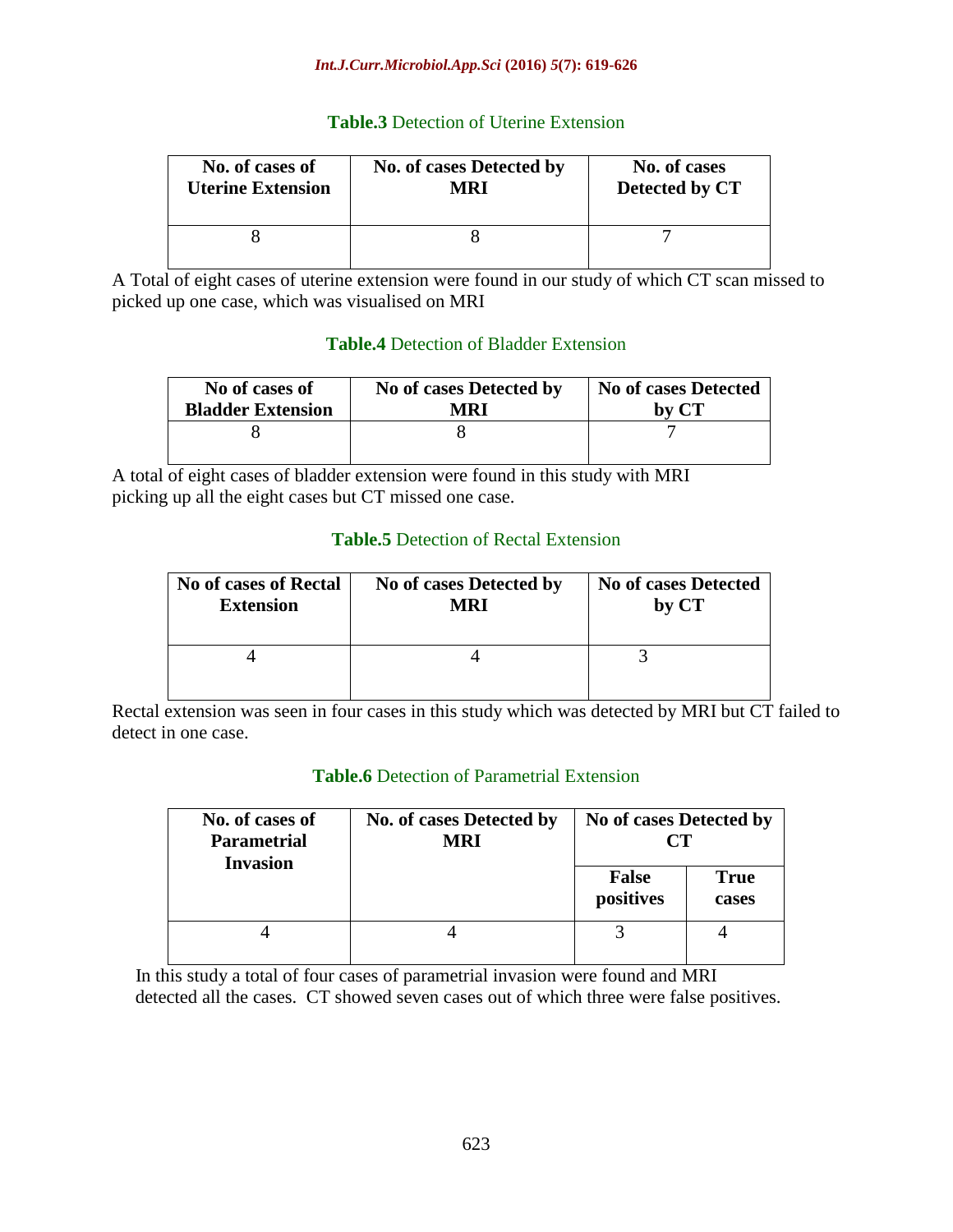#### *Int.J.Curr.Microbiol.App.Sci* **(2016)** *5***(7): 619-626**

### **Table.7** Detection of Vaginal Extension

| No of cases of<br>vaginal extension | No of cases Detected by<br>MRI | No of cases Detected by |
|-------------------------------------|--------------------------------|-------------------------|
|                                     |                                |                         |

Vaginal involvement was seen in four cases out of which CT missed to pick up in one case which was visualized on MRI.

## **Table.8** Detection of Lymph Node Extension

| No of cases of<br>lymph node<br>involvement | No of cases Detected by<br>MRI | <b>No of cases Detected</b><br>by CT |
|---------------------------------------------|--------------------------------|--------------------------------------|
|                                             |                                |                                      |

Three cases of lymph node involvement was seen in this study which was detected both by MRI and CT. In two cases pelvic lymph nodes were involved and in another case inguinal lymph node involvement was detected.

## **Table.9** Detection of Metastasis

| No of cases with | No of cases Detected by | <b>No of cases Detected</b> |
|------------------|-------------------------|-----------------------------|
| metastasis       | MRI                     | by CT                       |
|                  |                         |                             |

In this study only one case of metastasis was detected and it was to the liver. It was detected by both MRI and CT.

#### **Fig.1,2** Ca. Cervix post radiotheraphy recurrence better demonstrated on MRI compared to CT

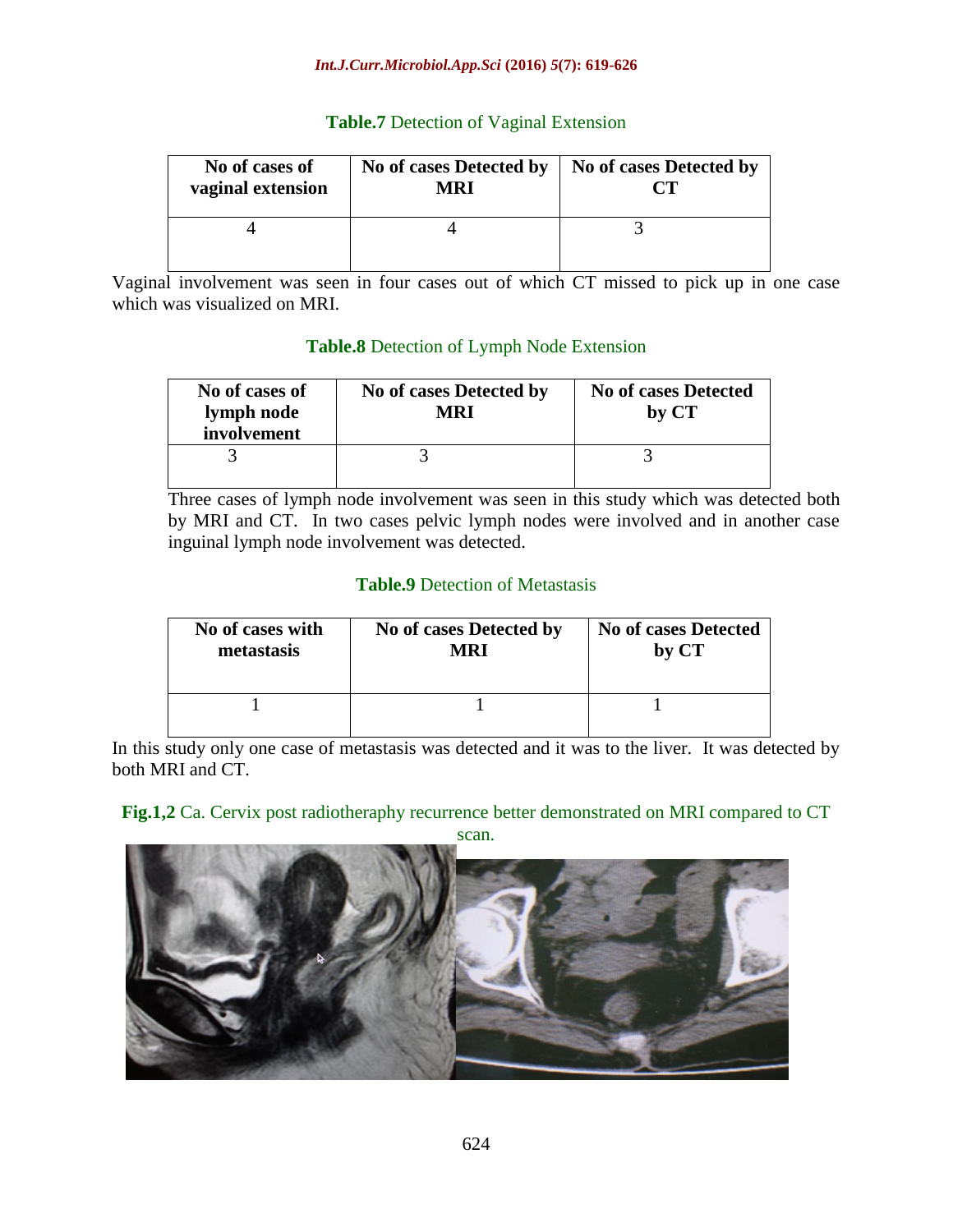**Fig.3,4** CT and MRI showing carcinoma cervix involving bladder, rectum, uterus, vagina and pelvic nodes (stage IVA).





**Fig.5,6** Ca. Cervix stage IIA – CT showing parametrial extension (false +Ve) but not on MRI.



#### **Metastasis**

In our study we had only two cases of distant metastasis one involving the liver and the other involving the inguinal lymph node (Table-IX). However, inguinal lymph node involvement is seen. In a study done by Walsh and Goplerud (Walsh *et al*., 1981) in seventy five patients with diagnosis of cervical carcinoma, two cases were having inguinal lymph node involvement.

#### **Recurrent Tumor**

In our study two cases of post operative recurrence were seen and one case of post

radiation therapy was seen. One case each of post radiation therapy recurrence and post operative recurrence case were staged at IVA both by CT and MR imaging. One more case of post operative recurrence was staged as IB. However, CT could not differentiate an irradiated uterus from central tumor recurrence which was better appreciated at MR imaging (Van Nagell *et al*., 1979). Misciasi T *et al*., (2004) analyzed the CT and MRI on follow up a patient with recurrent cervical carcinoma treated with radiotherapy, they concluded MRI is the procedure of choice in follow up.